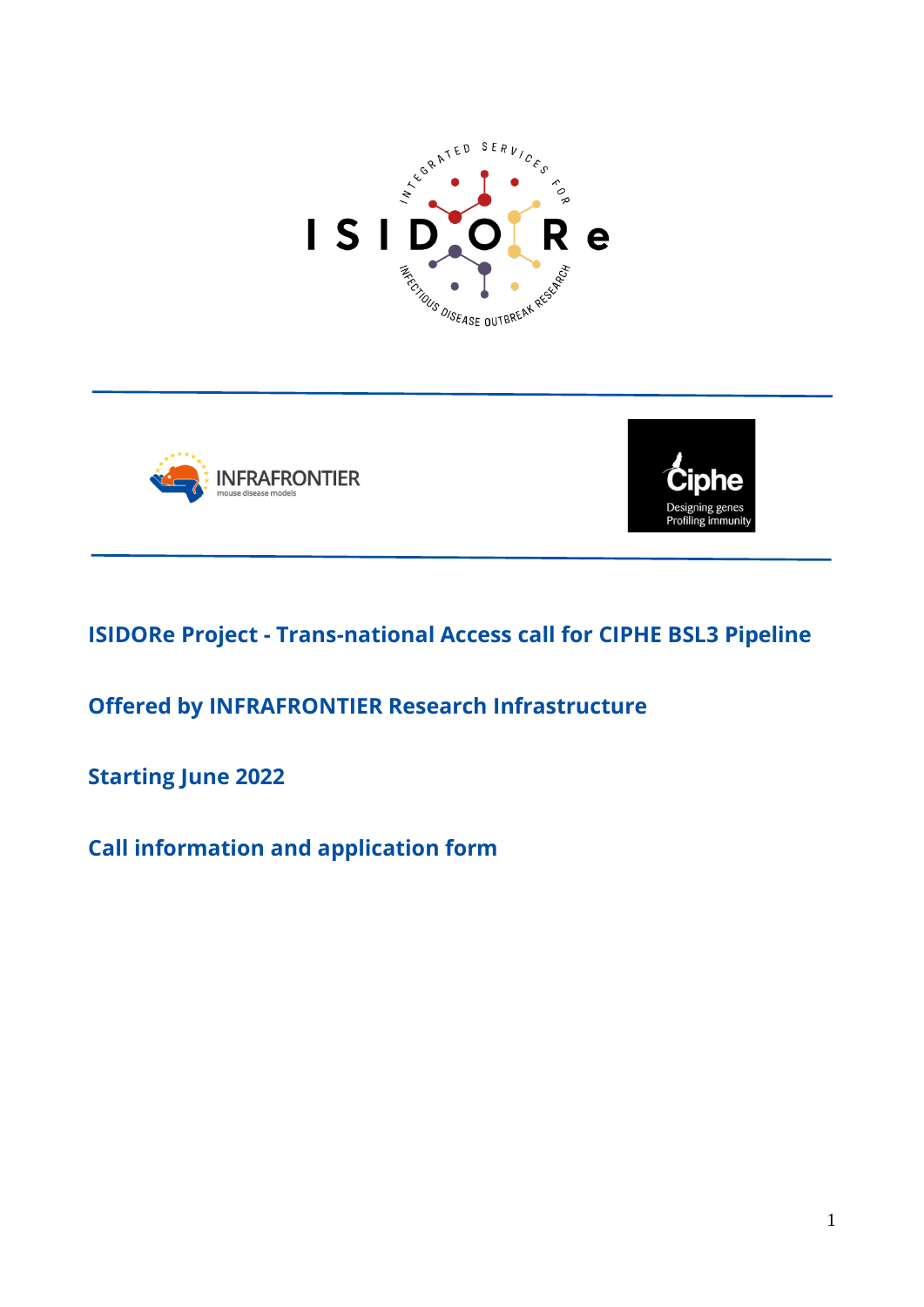### **Context and aims of the call**

INFRAFRONTIER is the European Research Infrastructure for the generation, phenotyping, archiving and distribution of model mammalian genomes. The INFRAFRONTIER Research Infrastructure provides access to first-class tools and data for biomedical research, and thereby contributes to improving the understanding of gene function in human health and disease using the mouse model. The core services of INFRAFRONTIER comprise the systemic phenotyping of mouse mutants in the participating mouse clinics, and the archiving and distribution of mouse mutant lines by the European Mouse Mutant Archive (EMMA).

Main objective of this ISIDORe Trans-national Access (TNA) call is to provide extensive user support to the selected projects for assessing novel potential vaccine and treatment compounds for COVID-19. As starting material for the TNA service, sufficient amounts of the therapeutic candidate and desired mode of administration will be provided by users. It will be incumbent upon users to provide these materials and information. Viral particles, COVID-19 mouse models, cohort production and BSL3 pipeline analysis will be provided by the INFRAFRONTIER service provider. Further functional analysis and advanced readouts like organ histopathological analysis, multiplex assay profiling of cytokines and chemokines in lung and mouse serum etc. can be provided on a collaborative basis outside the scope of this TNA call. A final infection profile report will be provided as a deliverable.

Access will be granted on the basis of scientific excellence and technical feasibility.

The ISIDORe project has received funding from the EU Research and Innovation programme Horizon Europe (Grant Number: 101046133)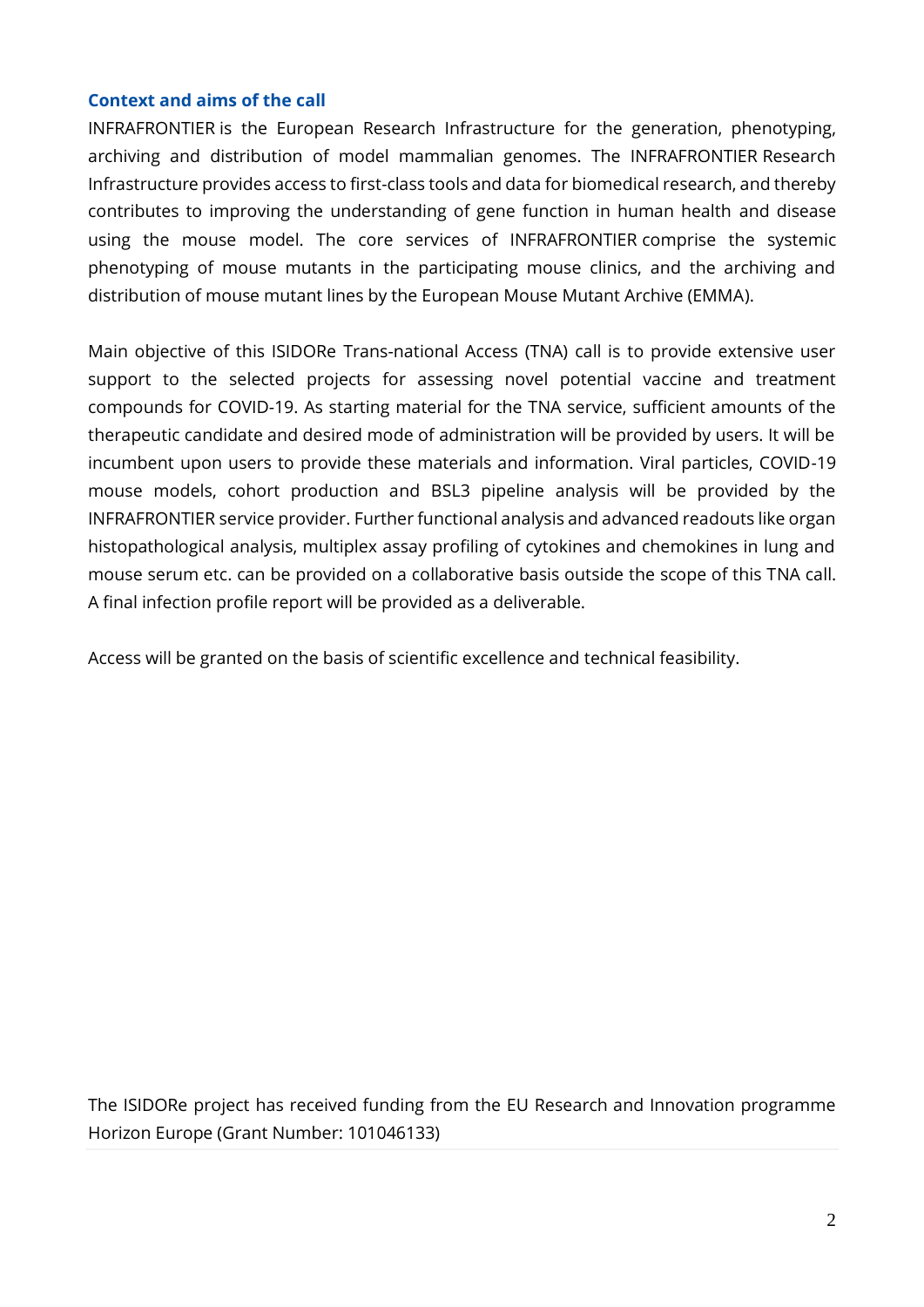### **Participating INFRAFRONTIER partners**



**PHENOMIN-CIPHE** is dedicated to customized preclinical mouse and cell line model generation, high-content standardized flow, spectral and mass multiparametric immunophenotyping, single cell omics studies and advanced

data analysis of the mouse and human immune systems under normal and pathological conditions (inflammation, infection, cancer). It provides academic and industrial partners with a unique integrated technological toolbox to comprehensively characterize the immune system of a wide spectrum of preclinical mouse models and of human samples of interest.

# **Characterisation of the anti-SARS-CoV2 therapeutics on COVID-19 mouse models in BSL3 facilities**

One of the SARS-CoV-2 susceptible mouse strains expresses the human SARS-CoV-2 receptor (angiotensin-converting enzyme [hACE2]) under the cytokeratin 18 promoter (K18). Infection of those mice results in a dose-dependent lethal disease where the virus can be detected in lung airway epithelium and brain. K18-hACE2-transgenic mice are, therefore, highly susceptible to SARS-CoV-2 infection and represent a stringent animal model for the study of viral pathogenesis, and for the development and characterization of vaccines (prophylactic) and antivirals (therapeutic) against COVID-19.

Center for Immunophenomics (CIPHE), a node of the PHENOMIN French National Infrastructure and a member of the INFRAFRONTIER Infrastructure, possesses a BioSafety Level 3 (BSL3) facility which has the capacity to host up to 500 cages of mice infected with respiratory pathogens. Owing to a collaboration with the Jackson laboratory that kindly has provided K18 hACE2 mice in July 2020, CIPHE has established the K18-hACE2 mouse model of SARS-CoV2 infection and its viro- and immuno-monitoring, permitting to test prophylactic or therapeutic compounds using morbidity (body weight), mortality (survival) and clinical score as end-points. Moreover, combining the K18-hACE2 model of SARS-CoV-2 infection and the CIPHE highdimensional immunomonitoring capacity permits to define the cellular and molecular basis of lung and brain disease.

### **COVID-19 Therapeutic Pipeline**

The free-of-charge access unit covers the standard COVID-19 therapeutics pipeline from CIPHE that includes clinical monitoring, scoring and viral titration (shown below). Specifically, this access unit will include, (1) suitable delivery of preventive therapeutics or vaccines preinfection or curative therapeutic candidates after infection, (2) infection of COVID-19 mouse models with appropriate SARS-CoV-2 virus titers, (3) monitoring of mice for mortality, morbidity and clinical symptoms and (4) determination of viral titers in the lung and brain.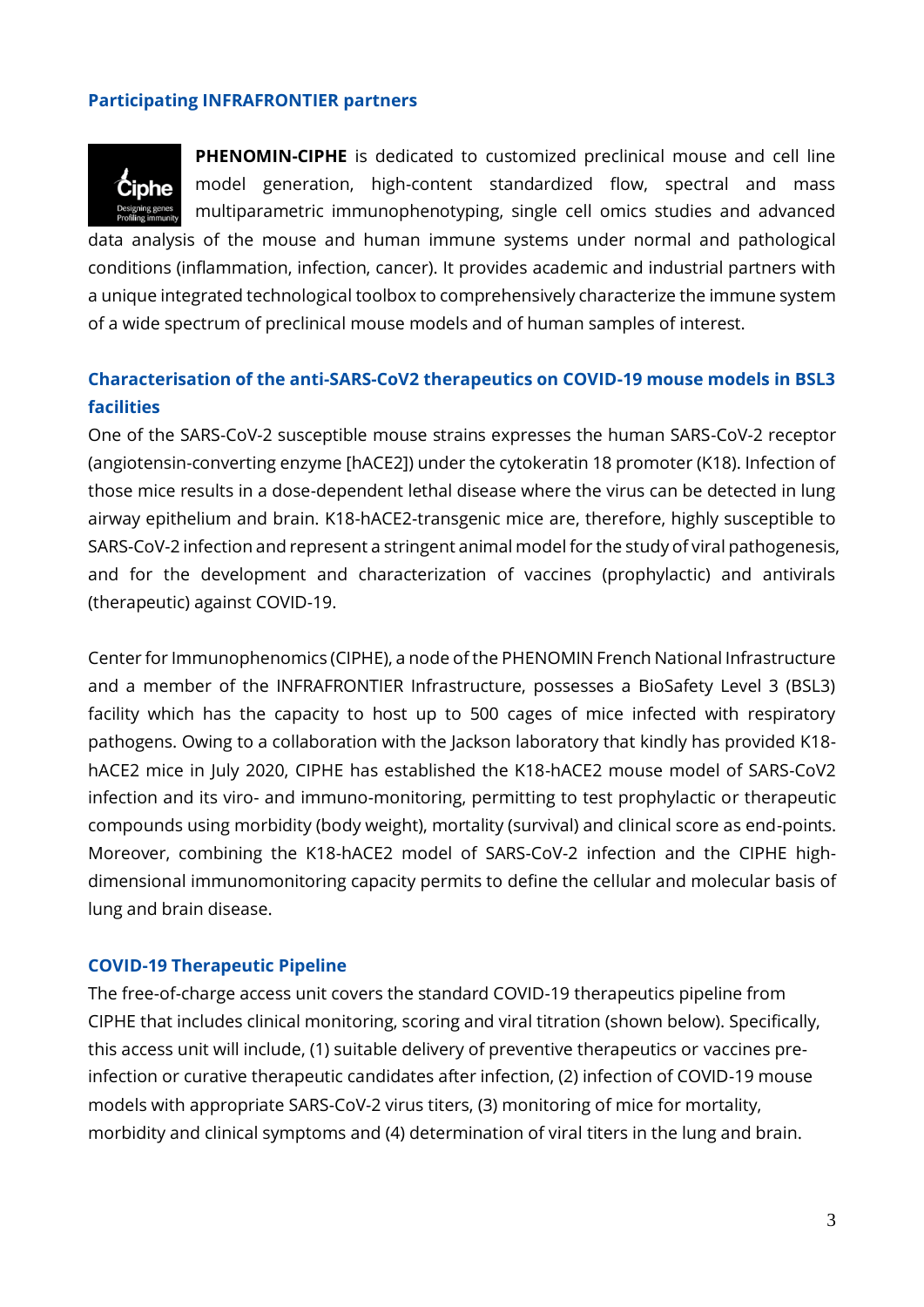

#### STANDARD Access Unit: Clinical monitoring, scoring and viral load

- $\Box$ Mice monitored daily for morbidity (body weight), mortality (survival) and scored for clinical symptoms (weight loss, eye closure, appearance of fur, posture, and respiration).
- □ Viral titers in the lung and brain of infected mice (PFU, TCID50, qRT-PCR) at day 2 and 5 post infection ●

#### **OPTIONAL: Functional analysis and readouts Outside TA call on collaborative basis**



- Organ histopathological analysis <sup>@</sup>  $\Box$
- $\Box$ Multiplex assay profiling of cytokines and chemokines in lung and mouse serum
- High dimensional immuno-phenotyping of target organs (lung, brain..), blood and secondary lymphoid organs:
- $\checkmark$  Myeloid panel (32 parameters)
- $\checkmark$  T cell and T cell activation panel (including  $\alpha\beta$ , gd, Mait and NKT cells -15 parameters)
- $\checkmark$  B cell panel (10 parameters)
- Humoral (ELISA, neutralization) and cellular immune responses

# **Trans-national Access (TNA) activity of the ISIDORe project Free-of-Charge COVID-19 Therapeutics Pipeline Service Access modalities:**

- The EC Horizon Europe funded ISIDORe project (2022 2023) supports eligible users with a free-of-charge CIPHE BSL3 pipeline service implemented as a Trans-national Access activity.
- The access unit offered covers the (1) suitable delivery of preventive therapeutics or vaccines pre-infection or curative therapeutic candidates after infection, (2) infection of COVID-19 mouse models (females) with appropriate SARS-CoV-2 virus titers, (3) monitoring of mice for mortality, morbidity and clinical symptoms and (4) determination of viral titers in the lung and brain.
- Support will be provided by the CIPHE experts to analyse and interpret the data.
- Accepted proposals will start with the provision of the therapeutic candidate that is ready to be injected and end with the delivery of infection data reports to selected applicants.
- Further functional analysis and advanced readouts like organ histopathological analysis, multiplex assay profiling of cytokines and chemokines in lung and mouse serum etc. can be provided on a collaborative basis outside the scope of this TNA call.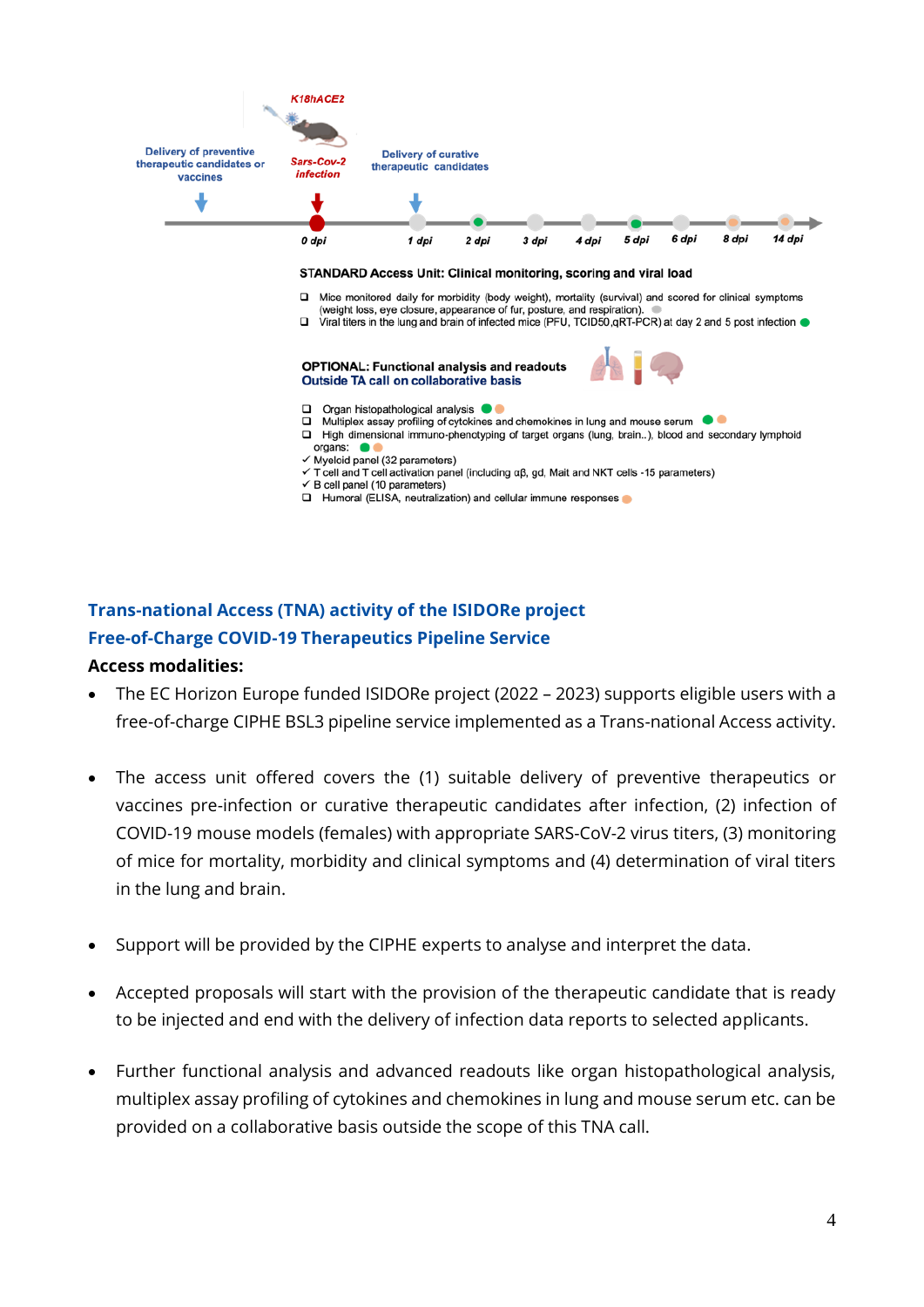- A final infection profile report will be provided as a deliverable. The results may be used for internal reporting purposes for the EC only after approval/consultation from the users.
- **Costs:** The access to the ISIDORe CIPHE BSL3 pipeline service is free-of-charge. However, the shipment of the therapeutic compound to CIPHE must be borne by the applicants.
- **Eligibility:** The ISIDORe Trans-national Access call is open and proposals can be submitted from non-commercial applicants around the world.
- **Application:** Service requests for the ISIDORe CIPHE BSL3 pipeline service can be made via this application form. Applications for the Trans-national Access activity must include a short description of why the therapeutic candidate is a candidate for a COVID-19 vaccine/treatment and future research plans after the ISIDORe TNA service.
- **Selection procedure:** Proposals from eligible users for free-of-charge access to the ISIDORe CIPHE BSL3 pipeline service will be subject to a review procedure. A mixed panel of INFRAFRONTIER members and an external Evaluation Committee will assess service requests supported by the TNA activity. In addition to scientific merit of applicants, relevance and quality of preliminary data, soundness of the proposal and research plans will be assessed. Additionally, experts at CIPHE will assess the technical feasibility of projects. The technical evaluation of projects may require the provision of additional data.

Applicants will be informed on the outcome of the evaluation within 6 weeks after the end of the call for which the TNA application was submitted. All applications will be handled with strict confidentiality.

• **Acknowledgements:** Please acknowledge any support under this scheme in all resulting publications with 'Part of this work has been funded by the European Union Research and Innovation programme Horizon Europe (ISIDORe - Grant Agreement Number 101046133)'. The participating infrastructure, which provided the service, should be specifically mentioned in any publication resulting from the service.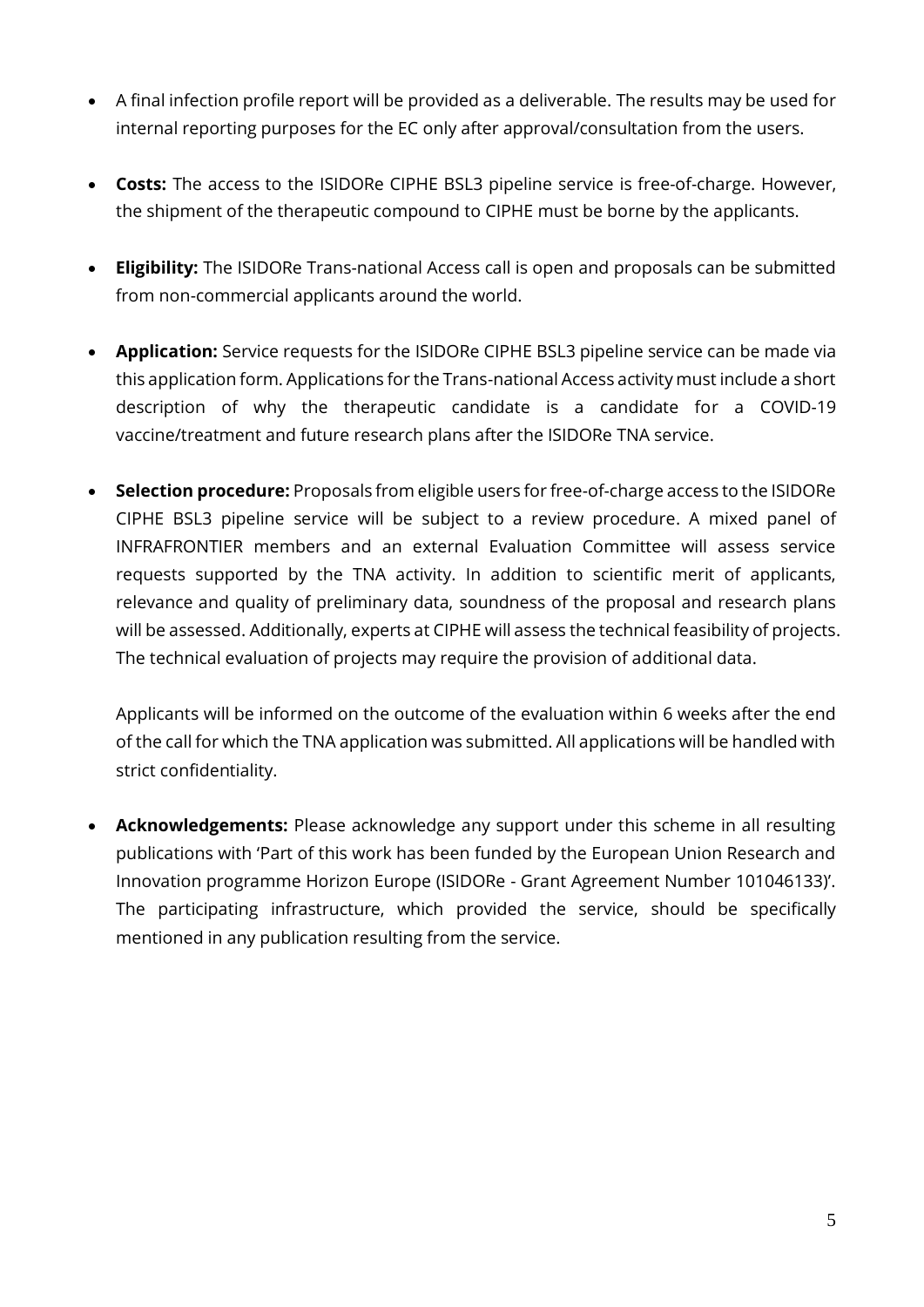# **Application Form - INFRAFRONTIER2020 CIPHE BSL3 pipeline service Contact details of applicant**

| ISIDORe TNA project ID*  |  |
|--------------------------|--|
| <b>First name</b>        |  |
| <b>Family name</b>       |  |
| <b>Email</b>             |  |
| Phone                    |  |
| Fax                      |  |
| Institution              |  |
| <b>Address</b>           |  |
| <b>Town</b>              |  |
| <b>Postcode</b>          |  |
| <b>Country</b>           |  |
| <b>ORCID</b>             |  |
| Link to lab website      |  |
| Link to publication list |  |

**Applications can only be considered if all data are provided** 

**Please visit<https://isidore-project.eu/services/in-vivo-models/> and fill up the form to receive the ISIDORe TNA project ID to your email.** 

# **The following data is required by the EC for statistical and project reporting purposes**

| Gender                       |  |
|------------------------------|--|
| <b>Birth year</b>            |  |
| <b>Nationality</b>           |  |
| <b>Researcher status</b>     |  |
| (e.g. Prof, Postdoc)         |  |
| <b>Scientific background</b> |  |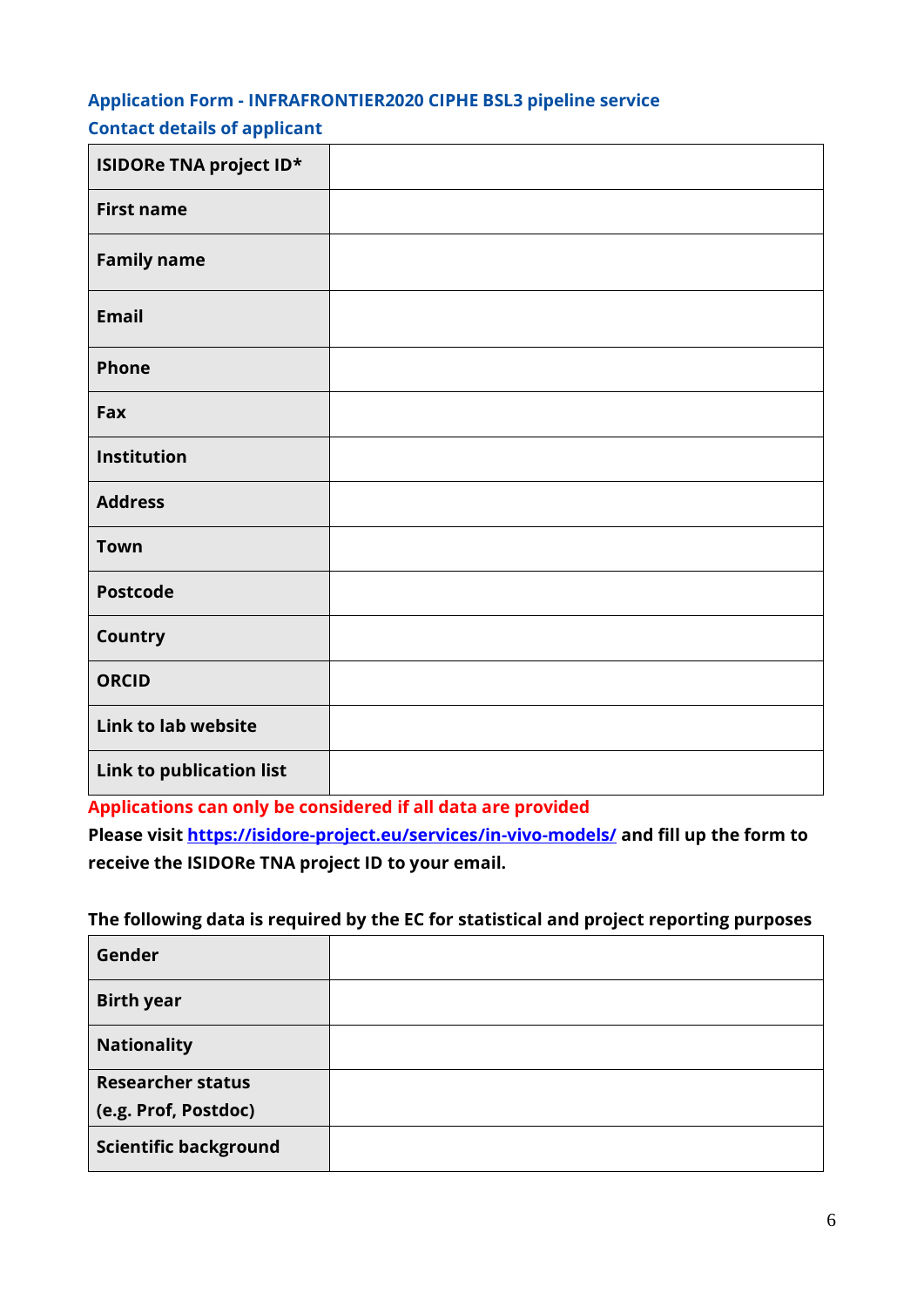

**I have read, understood and agree to the [INFRAFRONTIER data privacy policy](https://www.infrafrontier.eu/procedures/legal-issues/data-privacy-statement)**

# **Description of proposed project**

Please describe briefly the proposed project. This proposal will be the foundation for the evaluation of your project. Informal enquiries prior to proposal submission are welcome via [proposals@infrafrontier.eu](mailto:proposals@infrafrontier.eu)

| <b>Compound to be tested</b> |  |
|------------------------------|--|
|                              |  |
|                              |  |
|                              |  |
|                              |  |
|                              |  |
|                              |  |